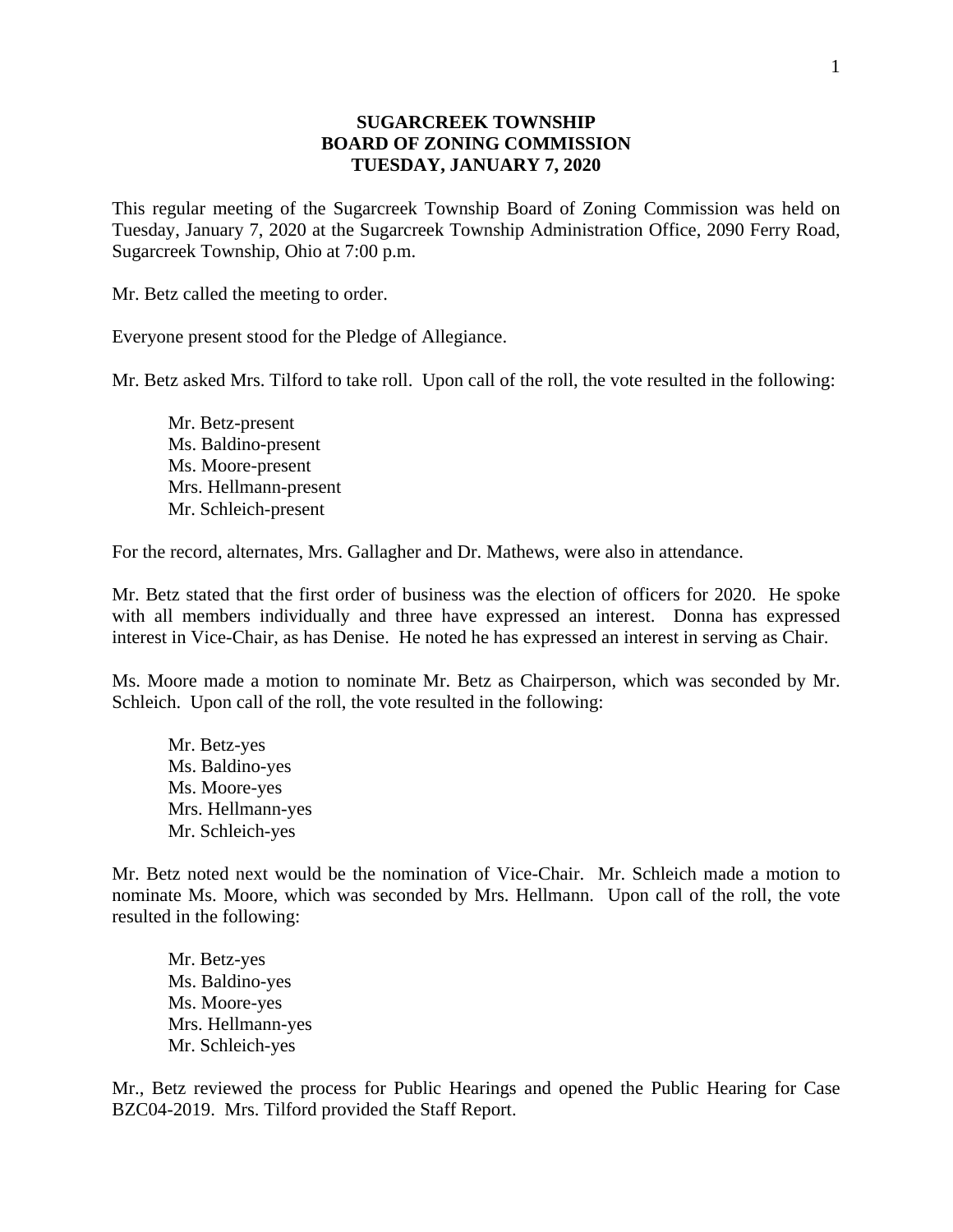Applicant, Inverness Group, Inc., is requesting Final Development Plan Approval for Section 6 of the Landings of Sugarcreek subdivision. The subject parcel is 3820 Upper Bellbrook Road, contains 53.251 acres, can be further identified by parcel number L32000100120001900, is owned by Inverness Group, Inc., and is located in the PUD-R (Residential Planned Unit Development) District. Section 6 is proposed to contain a total of 31 building lots and 23.38 acres.

Mr. Bob Krohngold with Inverness, developer, came forward. He noted that they have had a number of issues with this development and he was brought in by Inverness to address them. He noted that they had a landscape plan that was designed that looked good on paper, but that had serious implementation issues. He noted they have been working with the homeowners to develop a plan that will satisfy them, Inverness and the township. Prairie grass is not native to the area and is not able to adapt to our conditions here. He noted that they have tried several times to plant it without success. The homeowners prefer a more usable open space area in the center of the community. They would like to balance that request with the township's expectations. He noted that Barry and Cara have been great working to protect the residents, as well as the township. He expects a more formal meeting with the township forthcoming. He noted that the request at hand is for an extension of the neighborhood. They have been successful here. He noted that Inverness has sold their home building operation to Fischer Homes. Fischer is not in this market, but they will be opening an office at Austin Landing. The HOA will not be impacted; it will be a seamless transition. They will remain the developer. He noted this is an 85' lot section. The last section before you for approval was Brescia's and those were 70' lots. He noted that they have contractual obligations to stay so many lots ahead of Fischer. Sections 7 and 8 will be forthcoming, noting they are smaller sections and they will finish out the community.

Mr. Betz asked about any issues with staff's recommended conditions.

Mr. Krohngold noted that he would hope that approval wouldn't be tied to the lawsuit related to the sewer. It is an independent issue and he noted that they are on the sidelines of that.

Mr. Betz stated he didn't see that as a condition here.

Mrs. Tilford stated staff has discussed the issue and the Zoning Commission could recommend that the Trustees prior to their consideration of Section 6 research with legal counsel if approval of Section 6 could be held until the issue with sewer is resolved. She noted that is what Mr. Krohngold is talking about.

Mrs. Tilford and Mr. Krohngold explained the issue with the sewer line in Section 4, noting that there are lots in Section 4 that cannot be built on until the issue is resolved as they are fed from the contested sewer line. Lots in proposed Section 6 currently under review would not be fed from the contested sewer line. Mr. Krohngold noted that the case is slated to go to court in December, but they are on the sidelines of that. It is an issue between their contractor and the county.

Mr. Schleich asked for clarification about Inverness and Fischer.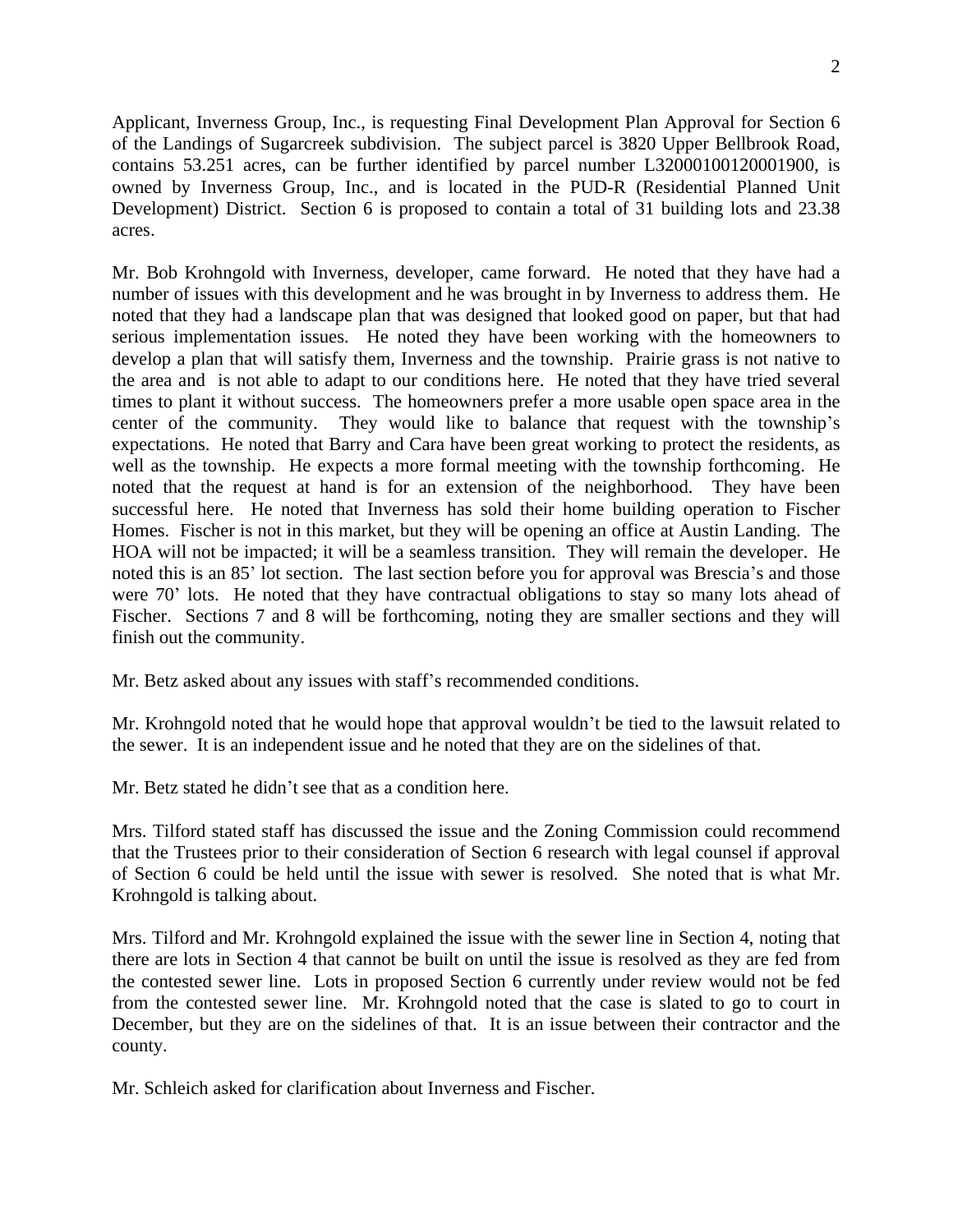Mr. Krohngold indicated that Fischer would be the sole builder, Inverness is out of the home building business, but would remain the developer of the subdivision and would sell lots to Fischer.

Mr. Betz asked for comments from the public. There being none, Ms. Moore made a motion to close the Public Hearing, which was seconded by Mr. Baldino. Upon call of the roll, the vote resulted in the following:

Mr. Betz-yes Ms. Baldino-yes Ms. Moore-yes Mrs. Hellmann-yes Mr. Schleich-yes

Mrs. Tilford noted condition 8 and 13 are the same. We would strike 8.

Mr. Betz noted that we had gentleman that had concerns about drainage come to the board.

Mrs. Tilford stated he was from Highview Terrace. His issue has been addressed to the best of our knowledge. We have heard from other residents within the development with drainage concerns. We maintain a close relationship with Ken Middleton with Soil and Water and respond to these types of issues quickly. She noted that the construction on EDCI's section of the development should help with those drainage concerns internal to the development.

Mr. Baldino noted that the Final is consistent with the approved Preliminary.

Mr. Schleich made a motion to recommend approval of BZC04-2019 subject to staff's recommended conditions less condition 8, which was seconded by Mrs. Hellmann. Upon call of the roll, the vote resulted in the following:

Mr. Betz-yes Ms. Baldino-yes Ms. Moore-yes Mrs. Hellmann-yes Mr. Schleich-yes

Mr. Betz stated the next case on the Agenda is Case BZC05-2019.

Mrs. Tilford provided the Staff Report for BZC05-2019. The Sugarcreek Township Board of Trustees initiated, by passage of a motion, a text amendment to the Sugarcreek Township Zoning Resolution. The text amendment initiated proposes modifications to Section 4.08 Table 4-3 to add Physician Directed Healing and Wellness Centers to the permitted use table as Conditional in the A-1 District with use specific standards and to add a definition of the use.

Mrs. Tilford explained that the idea behind this amendment came from a local physician that was frustrated with the way medical care is being provided in this country. Doctors are losing autonomy to care for patients in a way that is most responsive to a patient's needs. The idea of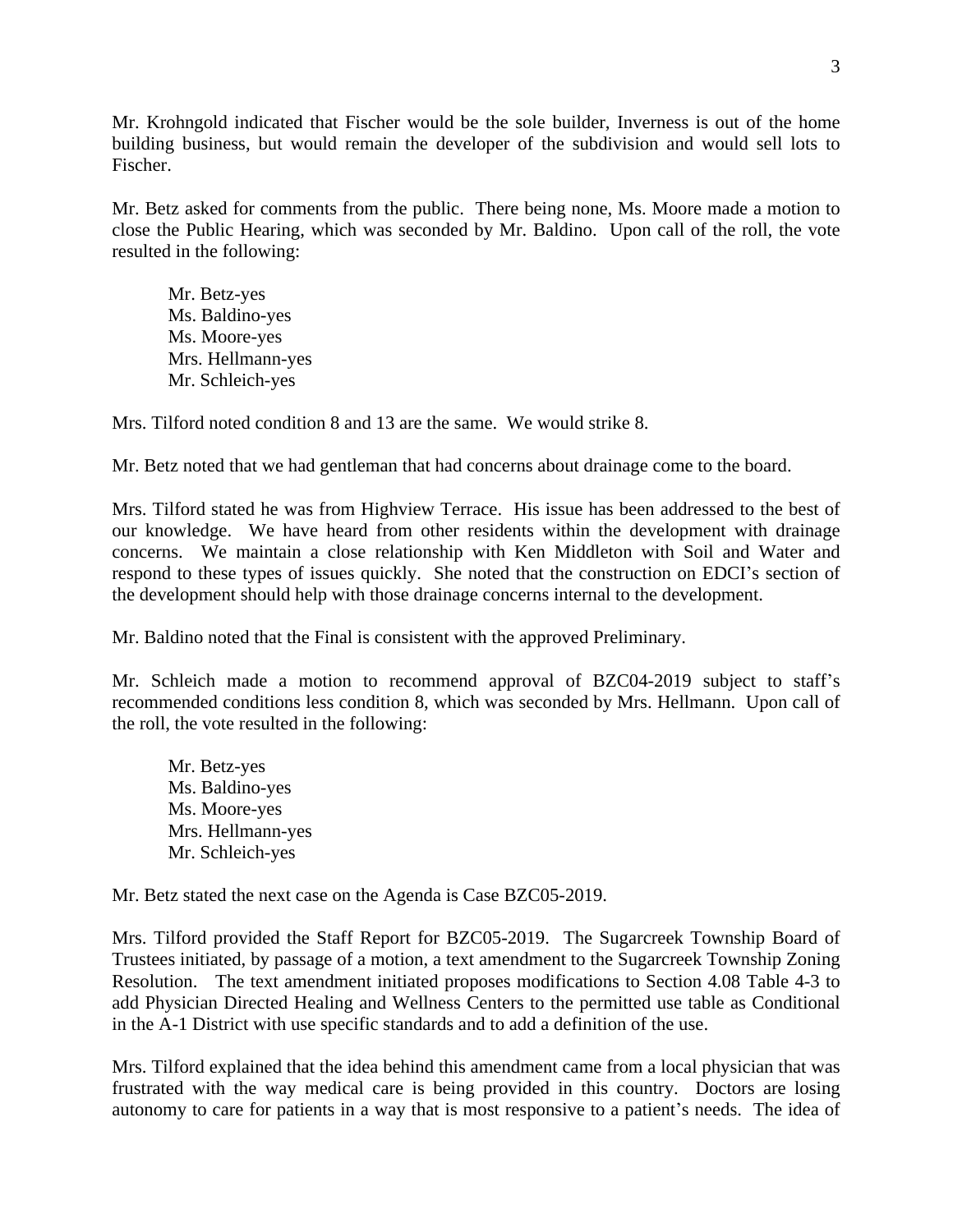this amendment is to allow another option for medical care delivery that is truly patient centered and one that cannot be successfully taken on in a sterile office environment. Mrs. Tilford also noted that the Trustees do see this as an alternative to some of the large lot residential development that we have been seeing. We have seen an uptick in the number of large lots being broken down into five-acre tracts. This will allow another option for development on these large parcels. Staff does not see any issue with enforcement of the limited use specific standards. She noted that the county saw this as a type of spot zoning. She noted her disagreement. This is no different than any other conditional use permitted in the A-1 District, including daycares and churches. This type of use is dependent upon a rural, bucolic environment.

Mr. Schleich made a motion to close the public hearing, which was seconded by Mrs. Hellmann. Upon call of the roll, the vote resulted in the following:

Mr. Betz-yes Ms. Baldino-yes Ms. Moore-yes Mrs. Hellmann-yes Mr. Schleich-yes

Mr. Baldino stated that this is basically a doctor's office out of my house.

Discussion ensued on the definition of physician directed healing and wellness center, particularly the necessary integrative modalities.

Mr. Baldino stated concern with the "not limited to" language.

Mrs. Tilford noted that this is a conditional use. An application with detailed information would need to be submitted and the BZA would determine if it should be permitted on a specific property and if it was to be permitted then what conditions would be necessary to ensure adjacent property owners would not be negatively impacted.

Mrs. Hellmann asked why it has to be so specific. Why couldn't we just use professional/business office or personal services (existing uses with existing definitions).

Mrs. Tilford stated that we don't want to open the door for professional and business offices within the A-1 District. That is not what the Trustees intended here. This use is keeping with the rural character of the A-1 District, it is holistic and responsive to the environment in which it's located. Turbo Tax would not be and we would not want to create a framework wherein that type of use could be established in the A-1 District.

Mrs. Hellmann asked why not just make them Conditional Uses and allow the BZA to decide if they are appropriate.

Mrs. Tilford indicated that is opening a door too wide. Not having a specific definition and going with any office uses would allow uses that may be more appropriate in a business district to creep into our A-1 areas; that is not the intent of this amendment. The specificity here is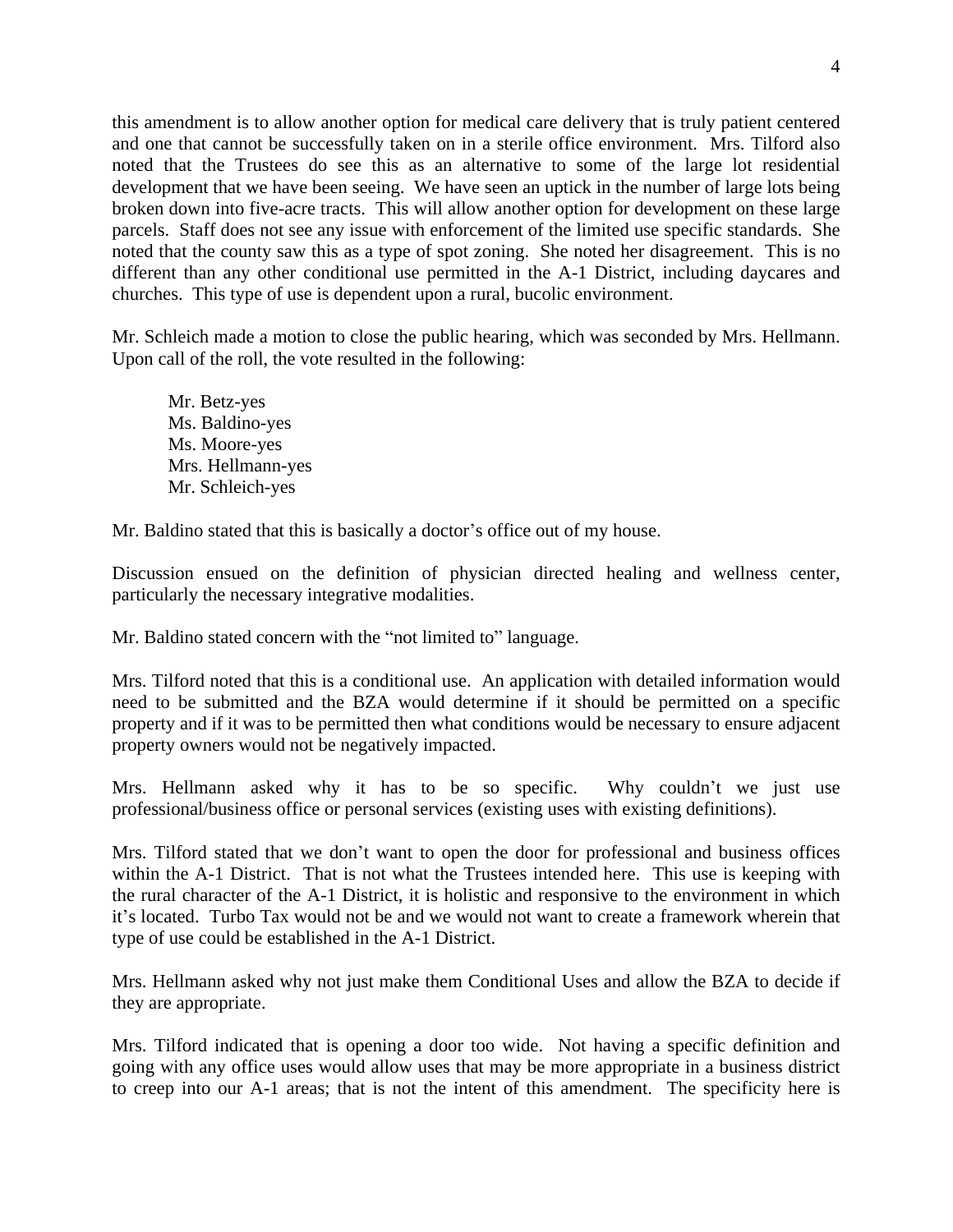purposeful so this is limited to a use that only works in a rural area surrounded by nature and open space.

Mr. Betz asked if medical massage would be permitted.

Mrs. Tilford indicated if it were physician directed, yes. It could not be someone becoming a licensed massage therapist and opening a salon out of their home, no.

Mr. Baldino indicated his wife could get her license to cut hair and open a salon as long as it is physician directed.

Mrs. Tilford indicated she appreciates Mr. Baldino playing devil's advocate, but she believes we would be hard pressed to find a physician willing to do that.

Mr. Baldino indicated that may be an issue with the definition.

Mrs. Tilford indicated that certainly the BZC can propose modifications to shore up the definition or improve upon it.

Ms. Moore questioned why the county would not have been in favor of this.

Mrs. Tilford indicated that due to scheduling conflicts, the township, as applicant, wasn't represented at the meeting where the text amendment was considered by the county. Had we had a representative there, perhaps they would have made a different recommendation.

Ms. Moore confirmed that we wouldn't be in the wrong to move the amendment forward given their recommendation.

Mrs. Tilford confirmed that was correct.

Discussion ensued on how this amendment would provide an additional option within our A-1 District for a use that would not necessarily result in the breaking up of large acreage tracts into smaller tracts intended for additional residential development.

Discussion ensued on the setback required for this use of 100'. 100' seemed to give an adequate distance between this use and any adjacent residential use.

Mrs. Hellmann questioned how many A-1 properties are owned by doctors.

Mr. Betz asked what would prohibit a doctor from constructing a 15,000 SF medical office that multiple doctors are coming to and seeing patients.

Mrs. Tilford indicated that the BZA would have to make a determination of consistency with the definition.

Mr. Betz inquired about the theory of this perhaps helping stop large lots from being broken up into smaller ones.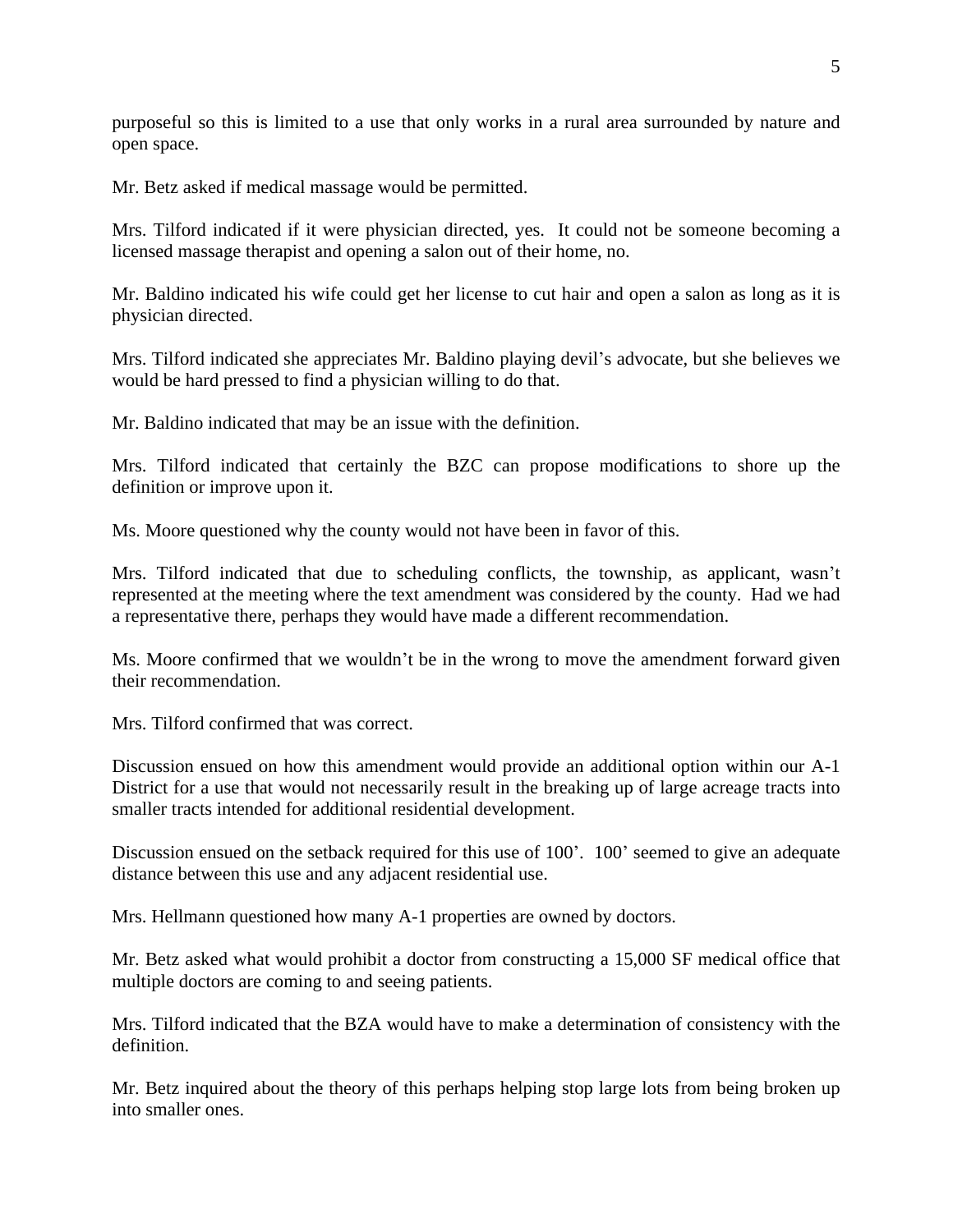Mrs. Tilford indicated that the intent is to allow this use, the potential for this use to stave off what we have seen as an uptick in the breaking up of large tracts into smaller residential building lots would be a potential benefit, but it is not the driving force behind the amendment certainly.

Discussion ensued on the part of the definition that requires it be "physician directed". Mr. Baldino noted that a physician could direct if from far away.

Mrs. Tilford suggested adding "onsite" to "physician directed".

Ms. Moore noted that there is a movement toward this type of practice inclusive of these alternative therapies.

Mr. Betz asked if this was concierge medicine.

Mrs. Tilford indicated that this physician would not accept insurance and would take on a limited number of patients that would have full access to him whenever needed. He would be able to delve deeper into what may be causing a specific chronic illness; she noted it is one thing for your doctor to tell you to eat better, this would be your doctor actually showing you how to do that, as an example. She noted that the physician that started this conversation with the township is passionate about making this change in the way that he treats patients and the Trustees were moved by that and wanted to make it possible for him, and other physicians, really, to serve our residents in this way.

Mr. Betz asked about parking requirements.

Mrs. Tilford noted that with this particular use, and it would be determined by the BZA when an application is submitted, we wouldn't expect any additional parking being required. He is not going to have patients lined up in a waiting room for their turn to be seen. The BZA would need to understand the intensity proposed and requirements would be very use specific and determined by the BZA. She noted that neighbors have a lot of input in these BZA processes too. The BZA can place whatever conditions necessary to protect the character of the neighborhood and they do that on a case by case basis.

Mr. Betz asked if some of these conditions can be spelled out.

Mrs. Tilford explained as part of the request to the BZA a site plan, landscaping plan, photometric plan, etc. are required. More use specific standards could be added to the text.

Mr. Baldino noted a desire to tighten up the standards to make sure this doesn't become an acupuncturist, a massage parlor, etc.

Dr. Mathews asked if we have these elsewhere.

Mrs. Tilford noted we do not in the township.

Discussion ensued on whether to limit it to one doctor.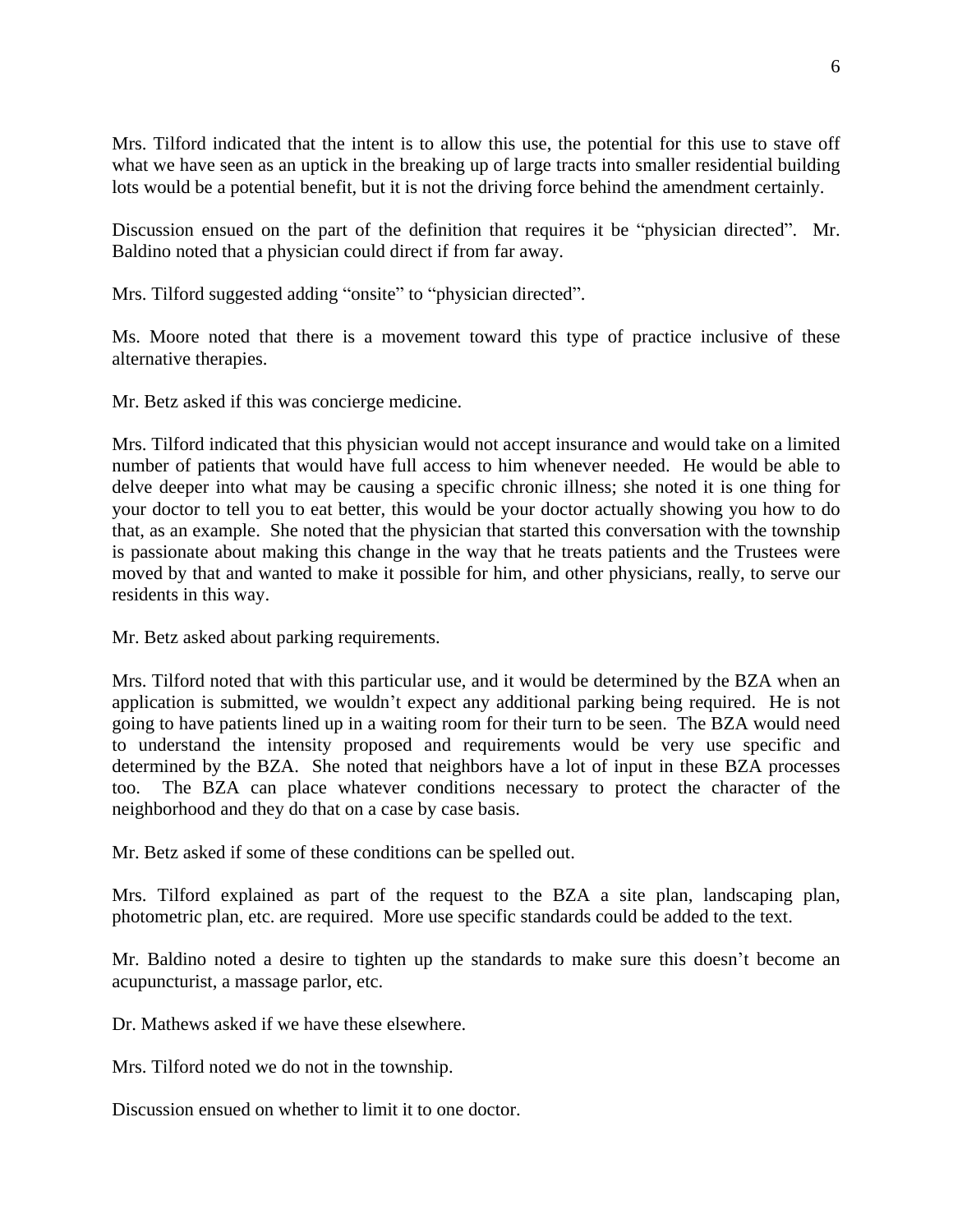Ms. Moore noted that she can see this as having a dietician there, massage therapist under the direction of a physician, a nurse practitioner, etc. and that is not a bad thing.

Mr. Schleich noted that he could see multiple services occurring at the same time.

Mr. Betz stated he has mixed feelings about this and he feels it is spot zoning. He is 50-50. He doesn't see this as staving off more large lot residential development.

Mrs. Tilford noted that in the one instance that we have, the setback would require the combination of two 5-acre tracts in order for the use to move forward. She noted that in that one instance it would result in the elimination of one potential building lot. She noted that she certainly understands that may not always be the case, but it would be in this instance.

She noted that Conditional Uses are established in the zoning scheme as uses that may be appropriate in a zoning district but require more oversight and scrutiny. This particular use doesn't work in an office building on Wilmington Pike in the Sugarcreek Health Center. She noted that she respects Mr. Betz's opinion that this is spot zoning, but this is no more intense than a church or a daycare in the A-1 District as a Conditional Use. She noted that she sees this as more appropriate than those uses. This use really only works within that rural, pastoral setting.

Mr. Betz asked if building size may be limited.

Mrs. Tilford said absolutely it may.

Mr. Betz suggested 4,000 to 5,000 SF as a principal building maximum. He noted he would feel more comfortable with a size restriction. He confirmed that the sign permitted would be nonilluminated.

Mr. Baldino stated 6' is too tall.

Mr. Betz suggested ground mounted.

Discussion circled back to size. Mr. Betz stated 4,000 SF.

Mr. Baldino suggested 5,200 SF.

Ms. Moore indicated that her house is just over 4,000 and it doesn't seem big.

Mr. Schleich stated we don't want it to limit it too small. Ms. Moore concurred.

Mr. Baldino suggested 5,000 SF of occupied area. Mr. Betz concurred.

Dr. Mathews asked if the doctor wanting to do this could come talk to the Zoning Commission.

Mrs. Tilford indicated that he could.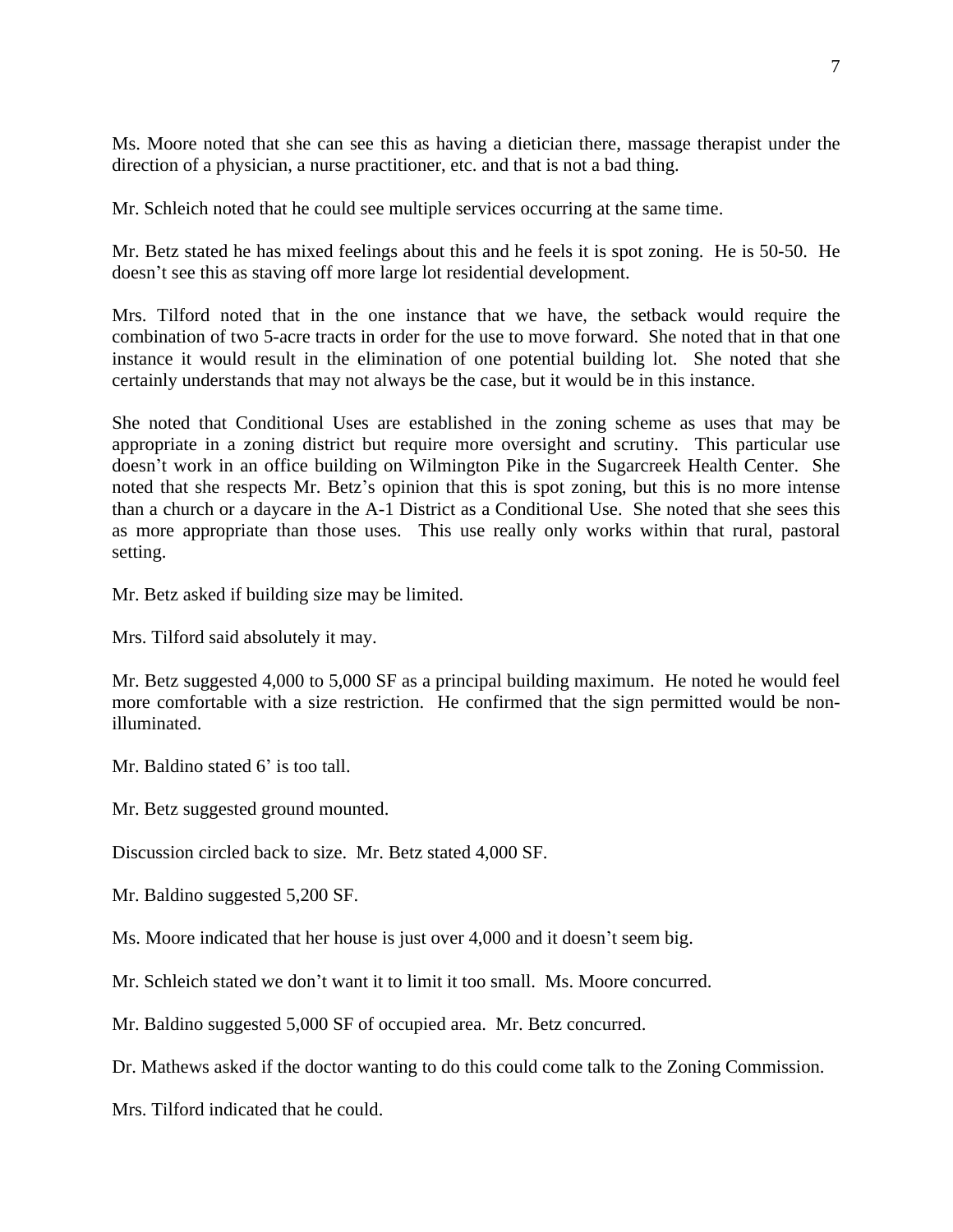Mrs. Hellmann indicated he may have knowledge of those doing this elsewhere in the country too and provide that background.

Text changes were reviewed including a 5,000 SF building maximum, a ground mounted sign not to exceed 4' in height and the title of the use be changed to onsite physician led as opposed to physician directed.

Mr. Baldino asked about the need to maintain rural characteristics by way of architecture.

Mrs. Tilford clarified that he meant that construction should be consistent with rural character of the community.

Mr. Betz asked if the number of employees may be limited.

Mrs. Tilford indicated it could.

Mr. Betz stated limiting staff to 3 would seem to make sense.

Ms. Moore indicated input from the physician would be helpful on this issue.

Mrs. Tilford indicated that she would arrange for him to attend our next meeting, noting he indicated a willingness to do that.

Mrs. Hellmann indicated he may bring important background on this type of use in general to assist in their consideration.

Mr. Baldino made a motion to table, which was seconded by Mrs. Hellmann.

Upon call of the roll, the vote resulted in the following:

Mr. Betz-yes Ms. Baldino-yes Ms. Moore-yes Mrs. Hellmann-yes Mr. Schleich-yes

Mrs. Hellmann made a motion to approve the November 5, 2019 Minutes, which was seconded by Mr. Baldino. Upon call of the roll, the vote resulted in the following:

Mr. Betz-yes Ms. Baldino-yes Ms. Moore-abstain Mrs. Hellmann-yes Mr. Schleich-yes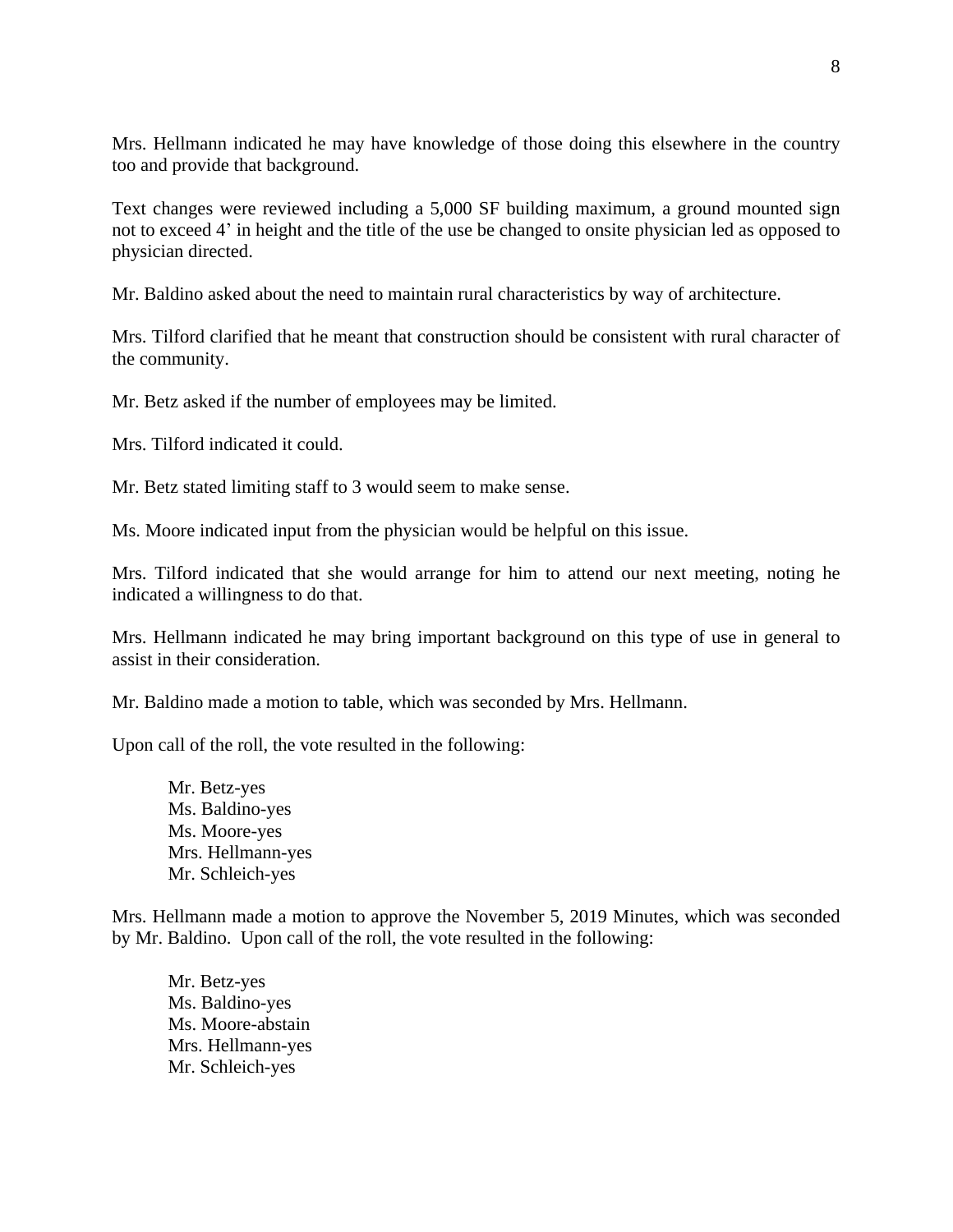Mr. Betz noted that the next item on the Agenda is a discussion on Bylaws. Ms. Moore has worked on this and will lead the discussion.

Ms. Moore indicated that she attended a zoning workshop and the lady presenting was discussing how a Zoning Commission should function and she indicated that a Zoning Commission should have Bylaws. She noted that she reviewed examples of Bylaws and put together a document that we could consider.

Mrs. Tilford noted that she has done a bit more research and there are a number of documents that govern how the Zoning Commission operates. One is our Code of Ethics which covers some of the Bylaws conflict items. She noted that the BZA does operate with Bylaws; they are a quasi-judicial board. She noted she discussed Zoning Commission Bylaws with legal counsel. They are not necessary, but it probably doesn't hurt to have them. Consistency with these other documents is the most important thing. She noted she has provided what the ORC says about a Zoning Commission and then what the Zoning Resolution says about how our specific Zoning Commission should operate.

Mrs. Hellmann noted that she attended a seminar where it was discussed that lawyers will scour through and try to find things that aren't being done consistent with established rules. It was frightening really; in their example it bankrupted a community.

Mrs. Tilford noted that it could be looked at both ways; is it best to have it all in one place or is it best not to add another document that someone could find fault with.

Mr. Betz noted it may be helpful to pull some of the conflict stuff actually into the Ethics document.

Mr. Baldino noted we need to decide whether we do this or not.

Mr. Betz noted he would suggest if we decide to do it, we have Denise and one other member finetune it. He asked if the Trustees need to approve it.

Mrs. Tilford noted legal counsel would need approve it, but the Trustees would not.

Mr. Betz noted if we do this, we need to make sure on a continuous basis that we are totally compliant.

Mr. Baldino noted some sort of minimalist document would be best. Mr. Schleich concurred.

Mrs. Hellmann stated she is most comfortable staying with the ORC but it is okay to review it. She is not sure Bylaws are necessary.

Ms. Moore stated she is not married to this idea. She brought it back as something they suggested so discussion makes sense.

Mr. Baldino stated having something that legally binds us doesn't make sense.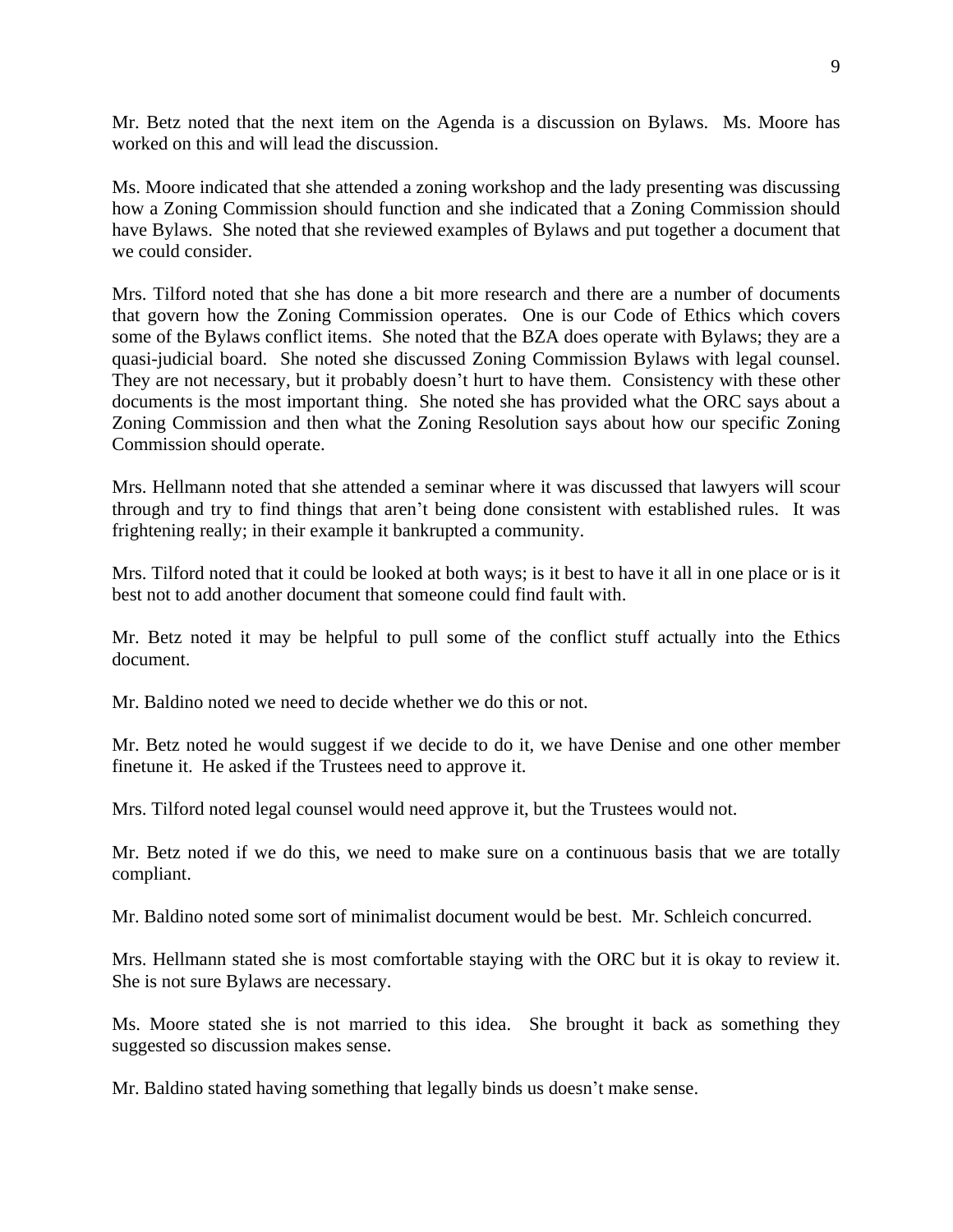Mrs. Tilford noted our Zoning Resolution does a good job calling out what the role of the Zoning Commission is and defines responsibilities. The BZA on their agenda has a step by step public hearing process spelled out and we could add that to our agenda to provide that additional information to the public.

Mr. Baldino stated that the public expectations part is important. We walk the public through that. Having that available to the public would be helpful.

Mrs. Hellmann stated that is fine, but again less is better having gone though our experience a few years ago, referring to the ORC was helpful and easier than having to look at something else.

The board decided that they would take the issue under advisement.

Mr. Betz indicated what is expected of the audience and how the public meeting would be run would be super helpful to have. He noted he would not be at the next meeting but the discussion can be continued.

Mrs. Tilford noted we have no old or new business.

Mr. Betz noted a question on how the BZC could track cases.

Mrs. Tilford noted that we can add case update under Old Business section of the agenda moving forward.

Discussion ensued on the benefit of a joint meeting between the Zoning Commission and Trustees, particularly in advance of any coming work on the Long-Range Land Use Plan.

Mr. Baldino made a motion to adjourn, which was seconded by Mrs. Hellmann. Upon call of roll, the vote resulted in the following:

Mr. Betz-yes Ms. Baldino-yes Ms. Moore-yes Mrs. Hellmann-yes Mr. Schleich-yes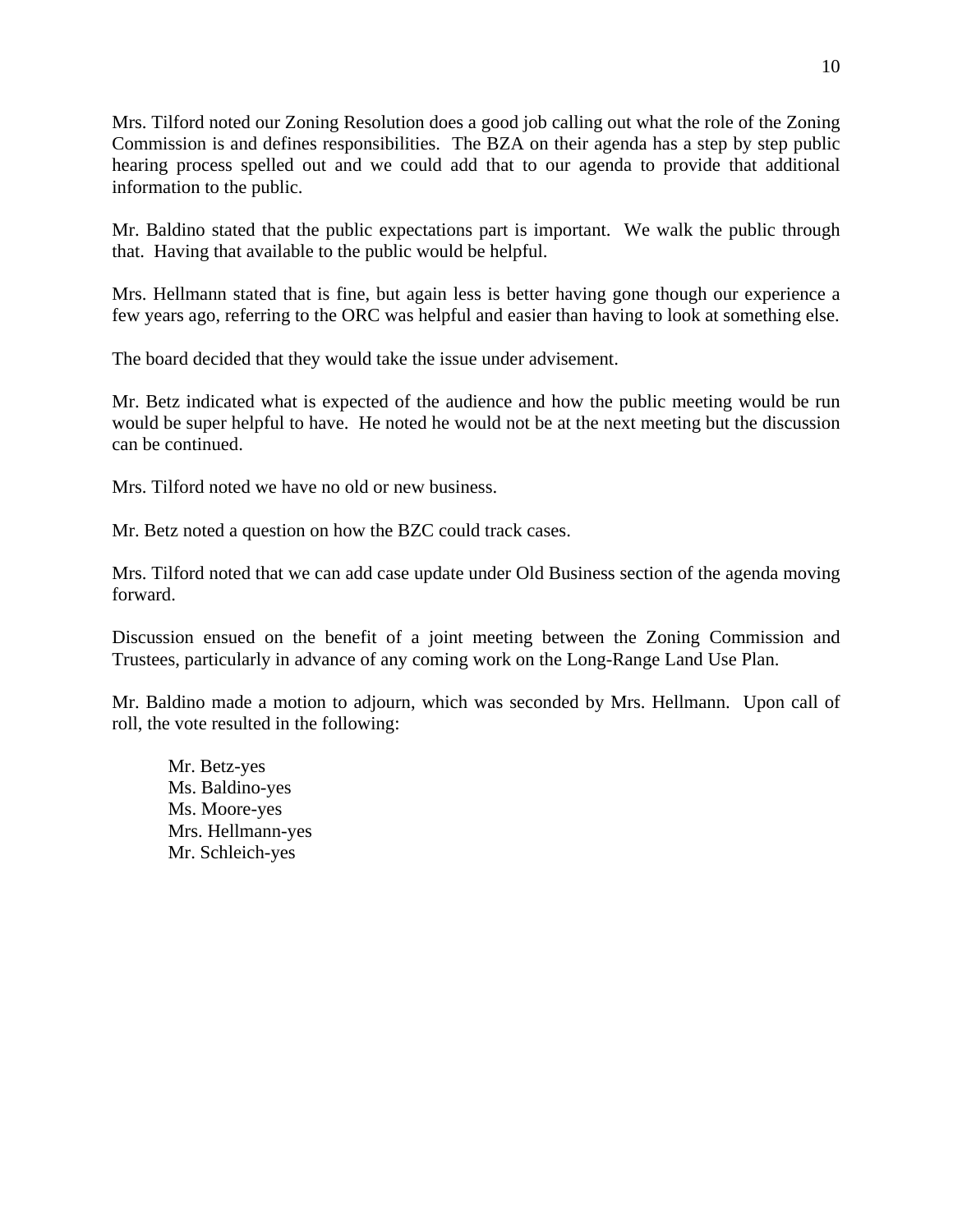They are the sole builder. The houses that Inverness uses on their lots are also used on EDCI's lots. He noted they are the producer of the lots with Inverness on a take-down schedule. He noted that they are on schedule with Section 1. He noted that the development process ran a little behind when they covered over a sanitary line to shift some water; there had to be a redesign to move it to the pond a different way so that threw development back because we had to go through engineering and have it all approved by everyone again. It is all worked out now. He noted Inverness has approval for their Section but they are taking the EDCI lots down first then follow-up with Section 5.

Mrs. Hellmann asked if the houses going in are the larger ones on the north side.

Mr. Brescia said they are the smaller ones, mid \$300,000s. The other lots on the north side are starting \$50,000 to \$100,000 more.

Mr. Betz noted no one was in attendance to speak.

Dr. Mathews asked about drainage.

Mrs. Tilford noted that drainage issues had been on ongoing concern in this neighborhood. The County hired Cosler Engineering to review the original drainage plan and changes were made subject to that review. The county is satisfied with the changes made will remedy the issues, but are certainly monitoring. We have received a complaint internal to the neighborhood (previous complaints had come from an adjacent subdivision) and the county is monitoring that too. There is a pipe in this section slated to be buried which should help to address that specific concern. The county and the developers have been working well together to address the issues as they arise.

Mr. Schleich asked if there is a lawsuit about drainage.

Mrs. Tilford stated there is a lawsuit ongoing regarding a sanitary line, but to her knowledge not drainage.

Mrs. Hellmann asked about the mowable grass and asked if this is consistent with changes that might come to the other areas.

Mrs. Tilford concurred.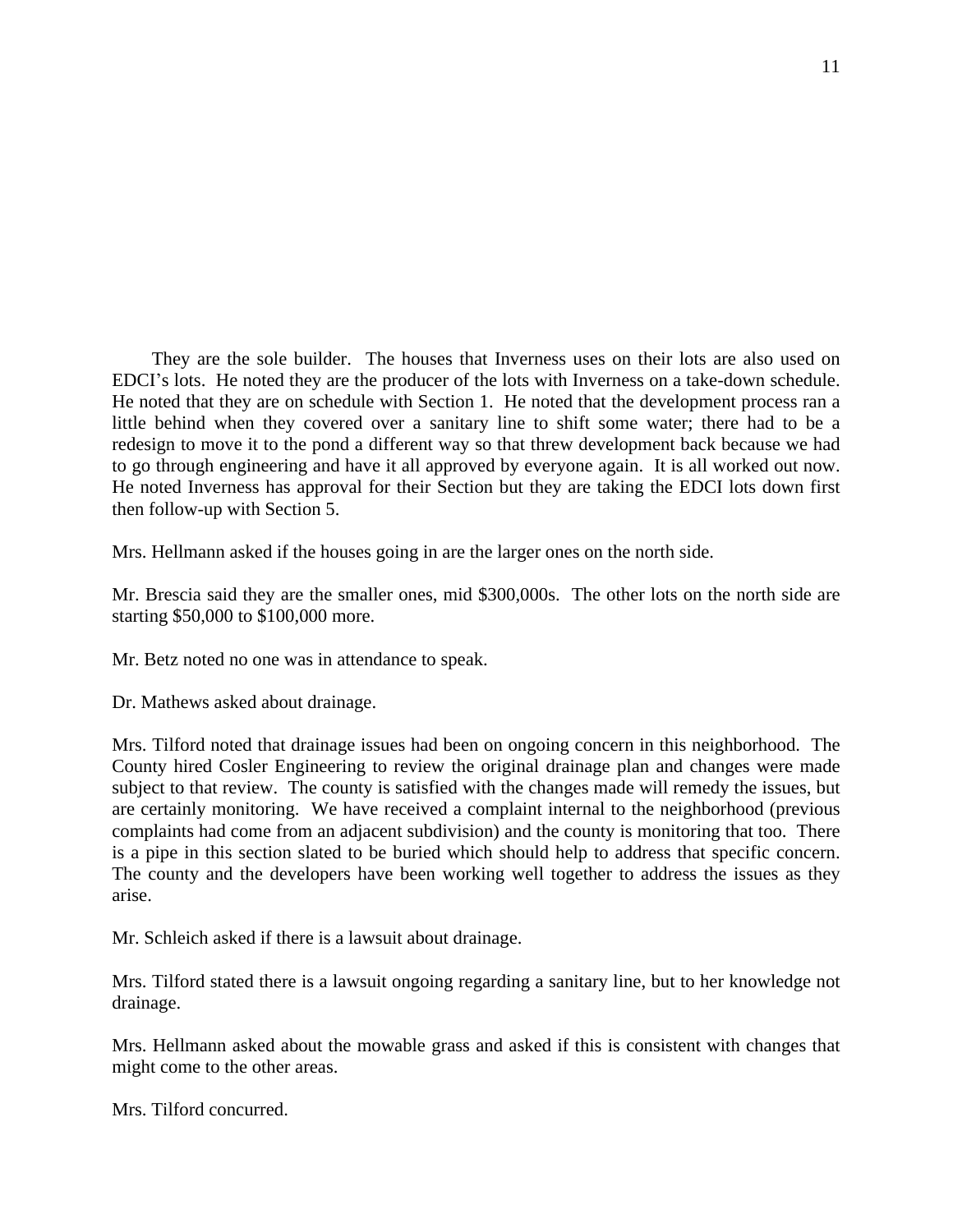Mr. Betz asked about an area that was planted but died.

Mrs. Tilford noted that the developer was attempting to get prairie grass established, but was not successful.

Mr. Betz asked Mr. Brescia if he had any issues creating the path connection.

Mr. Brescia indicated that he did not.

Mr. Schleich made a motion to close the public hearing, which was seconded by Mr. Betz. Upon call of the roll, the vote resulted in the following:

Mr. Schleich-yes Mr. Betz-yes Mr. Baldino-yes Mrs. Hellmann-yes Dr. Mathews-yes

Mr. Baldino made a motion to recommend approval subject to staff's recommended conditions, which was seconded by Mr. Schleich. Upon call of the roll, the vote resulted in the following:

Mr. Schleich-yes Mr. Betz-yes Mr. Baldino-yes Mrs. Hellmann-yes Dr. Mathews-yes

Mr. Baldino made a motion to approve the March 5, 2019 Minutes, which was seconded by Mrs. Hellmann. Upon call of the roll, the vote resulted in the following:

Mr. Schleich-yes Mr. Betz-yes Mr. Baldino-yes Mrs. Hellmann-yes Dr. Mathews-abstain

Mrs. Tilford noted that she did provide information about the Miami Valley Planning and Zoning Workshop for those wishing to attend. She asked that responses be provided by the Monday of Thanksgiving week.

Mrs. Tilford updated the board on the Safe Routes to School path construction.

Mrs. Hellmann moved to adjourn, which as seconded by Mr. Baldino. Upon call of the roll, the vote resulted in the following:

Mr. Betz-yes